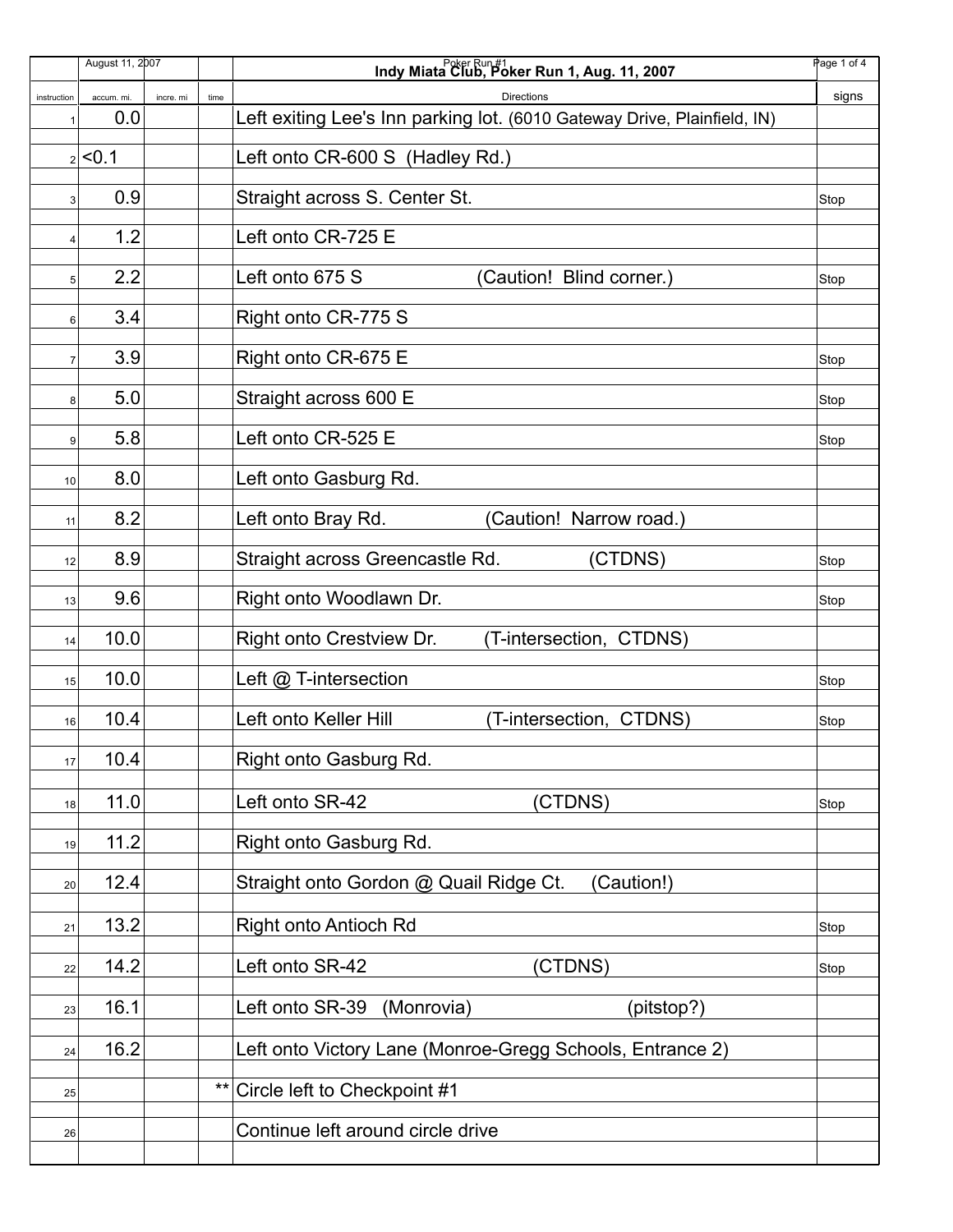| August 14 <sup>2007</sup><br>27 | Poker Run #1<br>Left onto Indiana-39<br>(CTDNS)           | Page 2 of 4 |
|---------------------------------|-----------------------------------------------------------|-------------|
|                                 |                                                           |             |
| 21.7<br>28                      | Left @ intersection where Indiana-142W turns right.       |             |
|                                 |                                                           |             |
| 25.1<br>29                      | Straight across Hwy 67 S.<br>(pitstop @ Citgo?)           | Stop        |
| 25.2<br>30                      | Straight across Hwy 67 N.                                 | Traf Lt     |
|                                 |                                                           |             |
| 25.3<br>31                      | Right onto Blue Bluff Rd.                                 |             |
|                                 |                                                           |             |
| 31.9<br>32                      | Right onto W. Morgan St.                                  | Traf Lt     |
|                                 |                                                           |             |
| 32.5<br>33                      | Merge right onto Indiana-39 North<br>(pitstops along 39?) | Yield       |
|                                 |                                                           |             |
| 33.4<br>34                      | Straight across 67N & 67S (onto Pumpkinvine Hill Rd.)     | Traf Lt     |
|                                 |                                                           |             |
| 34.7<br>35                      | Bear left at Christopher                                  |             |
| 35.9                            | Left onto Wilbur Rd. (T-intersection, Caution! CTDNS)     |             |
| 36                              |                                                           | Stop        |
| 36.0                            | Bear right at Ballinger                                   |             |
| 37                              |                                                           |             |
| 37.5<br>38                      | Right onto Shelton Rd.<br>(Wilber makes 90 deg. Left)     |             |
|                                 |                                                           |             |
| 38.3<br>39                      | hairpin curve!                                            |             |
|                                 |                                                           |             |
| 39.2<br>40                      | Cross 67 South / Left onto 67 North                       | Stop        |
|                                 |                                                           |             |
| 39.5<br>41                      | Left onto Indiana-39 North                                |             |
|                                 |                                                           |             |
| 41.6<br>42                      | Left onto Indiana-142 West                                |             |
|                                 |                                                           |             |
| 43.9<br>43                      | <b>Right onto Kivett</b>                                  |             |
|                                 |                                                           |             |
| 45.0<br>44                      | Bear left @ Briarhopper                                   |             |
|                                 |                                                           |             |
| 45.7<br>45                      | Bear right at McClure, staying on Kivett                  |             |
| 47                              | Left at crossroads (No name)                              |             |
| 46                              |                                                           | Stop        |
| 47.7<br>47                      | Left onto Hall Rd.                                        | Stop        |
|                                 |                                                           |             |
| 49<br>48                        | Right onto McClure Rd.<br>(T-intersection, CTDNS)         | Stop        |
|                                 |                                                           |             |
| 49.5<br>49                      | Left onto Hall School Rd.                                 |             |
|                                 |                                                           |             |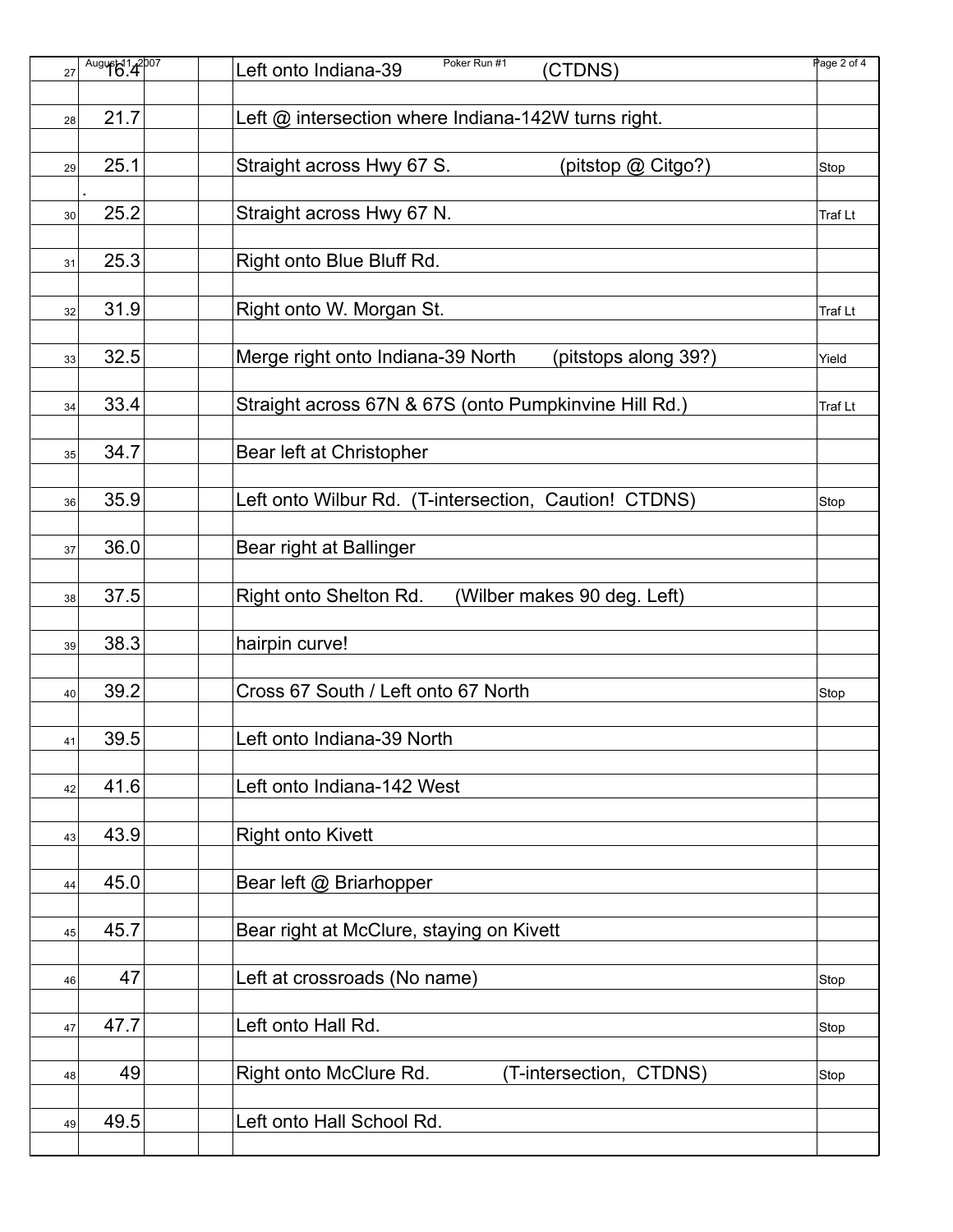| 50 | August 13007 |       | Poker Run #1<br>Left at T-intersection                        | Page 3 of 4 |
|----|--------------|-------|---------------------------------------------------------------|-------------|
|    |              |       |                                                               |             |
| 51 | 50.4         |       | Bear right, staying on Hall School Rd.                        |             |
|    |              |       |                                                               |             |
| 52 | 51           |       | Right onto SR-142<br>(CTDNS)                                  | Stop        |
|    |              |       |                                                               |             |
| 53 | 52.5         |       | Left onto CR-750W                                             |             |
|    |              |       |                                                               |             |
|    |              | $***$ |                                                               |             |
| 54 | 52.5         |       | Checkpoint #2                                                 |             |
|    |              |       |                                                               |             |
| 55 | 54.7         |       | Bear left at intersection with Hancock Ridge (Caution! CTDNS) |             |
|    |              |       |                                                               |             |
| 56 | 56.3         |       | Bear right at Dynasty Lane                                    |             |
|    |              |       |                                                               |             |
| 57 | 57.4         |       | Right onto Big Hurricane Rd.<br>(T-intersection)              | Stop        |
|    |              |       |                                                               |             |
| 58 | 58.7         |       | Bear right at Mary Shuler / staying on Big Hurricane          |             |
|    |              |       |                                                               |             |
| 59 | 59.9         |       | Left onto Wakeland Rd.<br>(T-intersection, CTDNS)             | Stop        |
|    |              |       |                                                               |             |
|    |              |       |                                                               |             |
| 60 | 60.3         |       | Left onto Olive Church Rd.<br>(Caution!)                      |             |
|    |              |       |                                                               |             |
| 61 | 64.4         |       | Right onto Letterman Rd.                                      | Stop        |
|    |              |       |                                                               |             |
| 62 | 64.4         |       | Immediate left onto Baseline Rd.                              |             |
|    |              |       |                                                               |             |
| 63 | 65.9         |       | Left onto Denny Hill Rd.                                      |             |
|    |              |       |                                                               |             |
| 64 | 68.6         |       | Left onto Old SR-67<br>(CTDNS)                                | Stop        |
|    |              |       |                                                               |             |
| 65 | 69.6         |       | Straight at STOP sign, into S-curve (right/left)              | Stop        |
|    |              |       |                                                               |             |
|    |              |       |                                                               |             |
| 66 | 69.8         |       | Right onto Border St.                                         |             |
|    |              |       |                                                               |             |
| 67 | 69.8         |       | Straight across SR-67, onto Paragon Rd. (CAUTION! CTDNS)      | Stop        |
|    |              |       |                                                               |             |
| 68 | 72.4         |       | Straight onto Salem Rd.                                       |             |
|    |              |       |                                                               |             |
| 69 | 73.6         |       | Right onto Burnett Rd.                                        |             |
|    |              |       |                                                               |             |
| 70 | 74.6         |       | Acute right onto Deck Rd.                                     | Stop        |
|    |              |       |                                                               |             |
|    | 77.1         |       | Left onto Paragon Rd.<br>(T-intersection)                     |             |
| 71 |              |       |                                                               | Stop        |
|    |              |       |                                                               |             |
| 72 | 78.9         |       | Straight across SR-67, onto Border. (CAUTION! CTDNS)          | Stop        |
|    |              |       |                                                               |             |